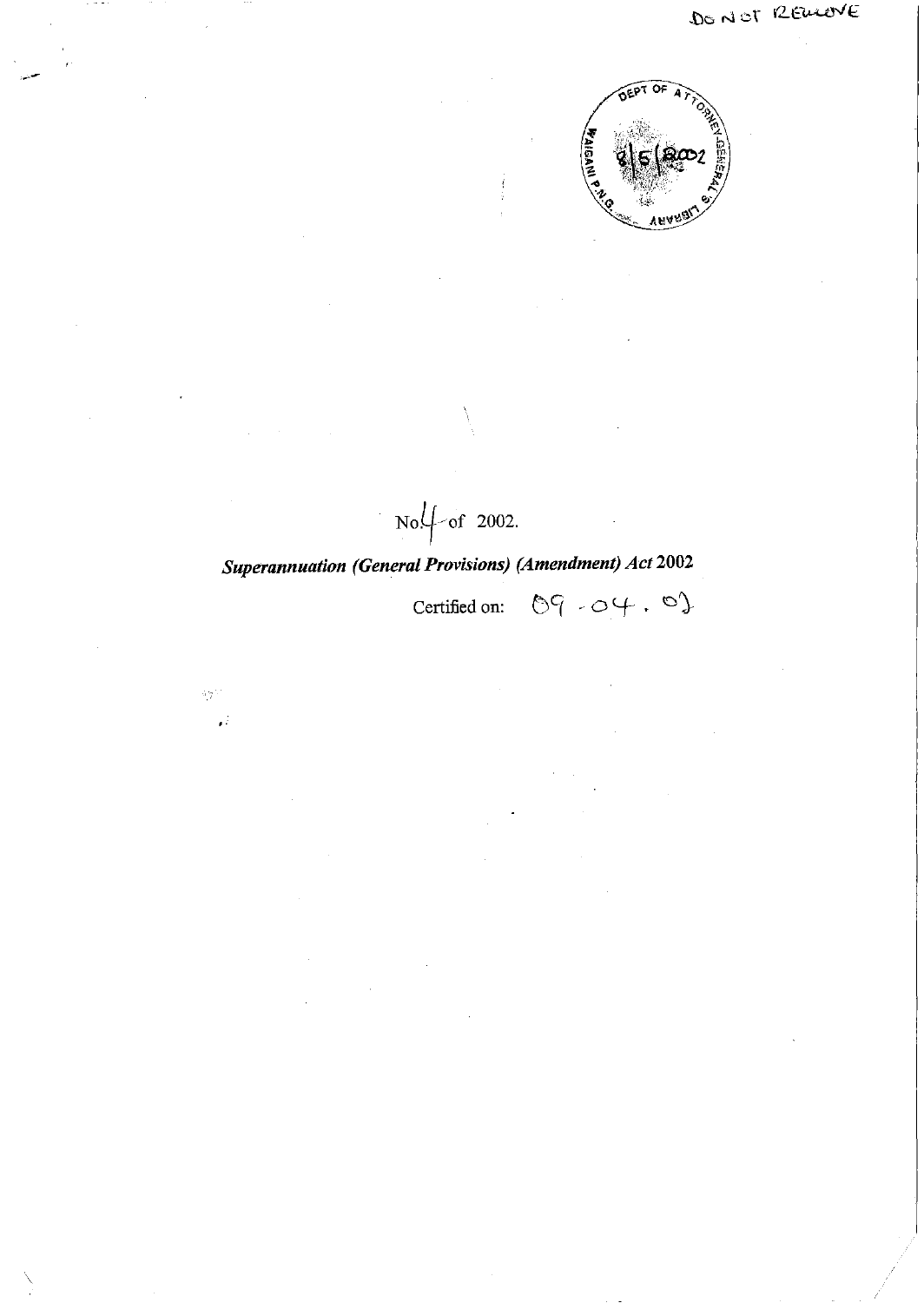

#### · INDEPENDENT STATE OF PAPUA NEW GUINEA

No. of 2002.

*Superannuation (General Provisions) (Amendment) Act 2002.* 

## ARRANGEMENT OF SECTIONS.

- 1. Interpretation (Amendment Section 3).
- 2. Application of this Act (Amendment of Section 4).
- 3. Exemption (Amendment of Section 10).
- 4. Minimum requirements (Amendment of Section 12).
- 5. Power to obtain information and require production of documents (Amendment of Section 28).
- 6. Investigations on behalf of the central bank (Amendment of Section 31).
- 7. New Sections 49A and 49B.
	- "49A. RETIREMENT COUNSELLING.".
	- "49B. INDUSTRY COMPLAINTS BODY.".
- 8. Duties of directors (Amendment of Section 50).
- 9. Licenced Trustee to lodge annual returns (Amendment of Section 53).
- 10. Administration and accounting standards of licence holders (Amendment of Section 58).
- 11. Repeal and replacement of Section 71.
- 12. Investment restrictions (Amendment of Section 74).
- 13. Minimum contributions by employer (Amendment of Section 76).
- 14. Contributions by employee (Amendment of Section 77).
- 15. Duty to remit contributions promptly (Amendment of Section 78).
- 16. Transfer of entitlements (Amendment of Section 85).
- 17. Repeal and replacement of Section 87.
- 18. Amendment of heading of Division XVL1.
- 19. Payment of entitlements (Amendment of Section 90).
- 20. Nomination (Amendment of Section 94).
- 21. Power to pay money into court (Amendment of Section 101).
- 22. New Section 117B.

#### "117B. RESTRICTIONS ON APPOINTMENT.".

- 23. Definitions (Amendment of Section 118)
- 24. Amendment and repeal to existing acts (Amendment of Section 119).
- 25. Exemption for existing funds (Amendment of Section 126).
- 26. New Sections 126A and 126B.

## "126A. EXISTING SMALL SUPERANNUATION FUNDS".

#### "126B. PROBITY OFFICER".

27. Vesting of rights and liabilities in the new trustee (Amendment of Section 132).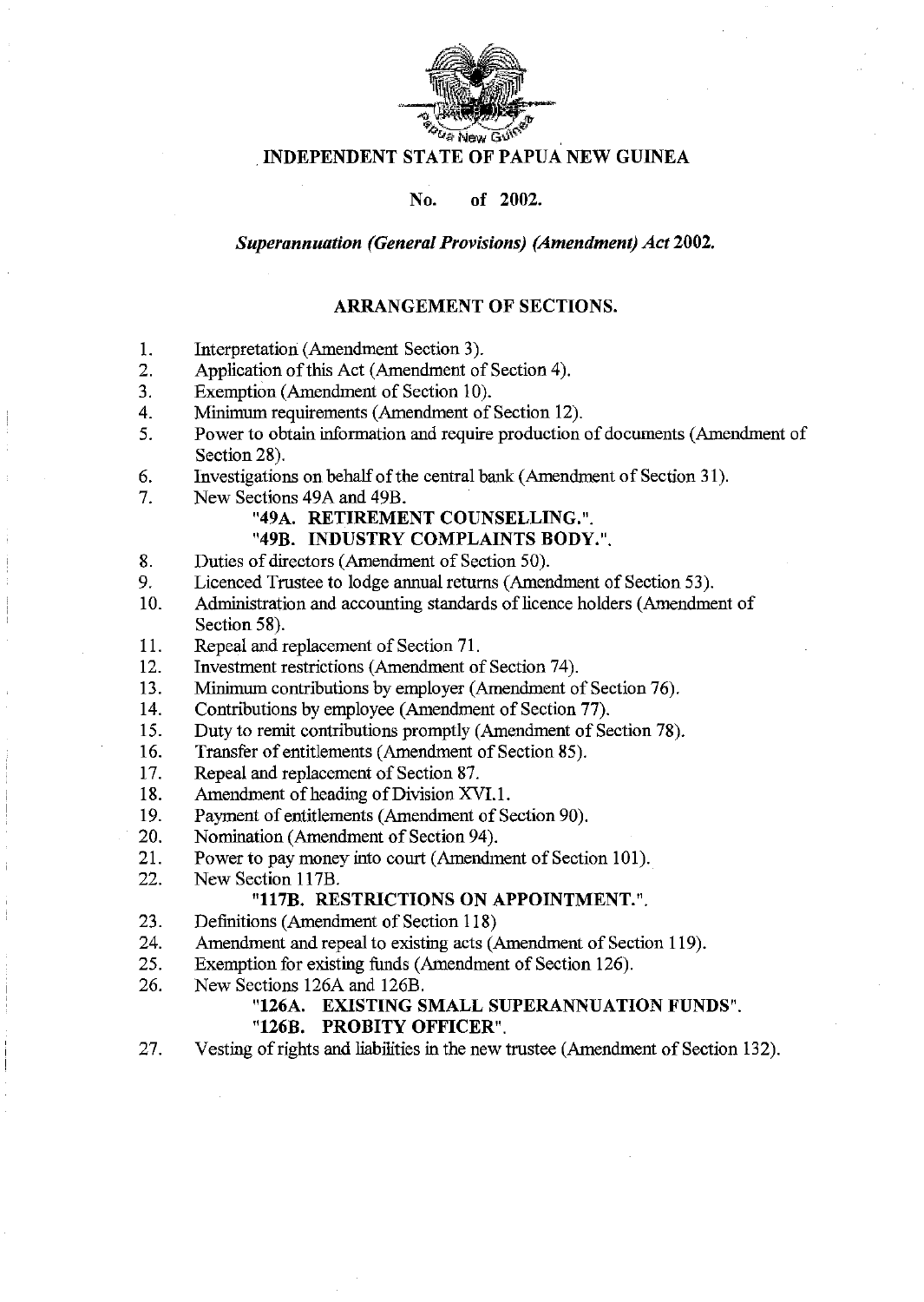28. Transfer of existing fund staff to new trustee (Amendment of Section 139).

- 29. Amendment of Schedule 6.
- 30. Amendment of Schedule 7.<br>31. Amendment of *Defence Fo*
- 31. Amendment of *Defence Force Retirement Benefits RegUlation.*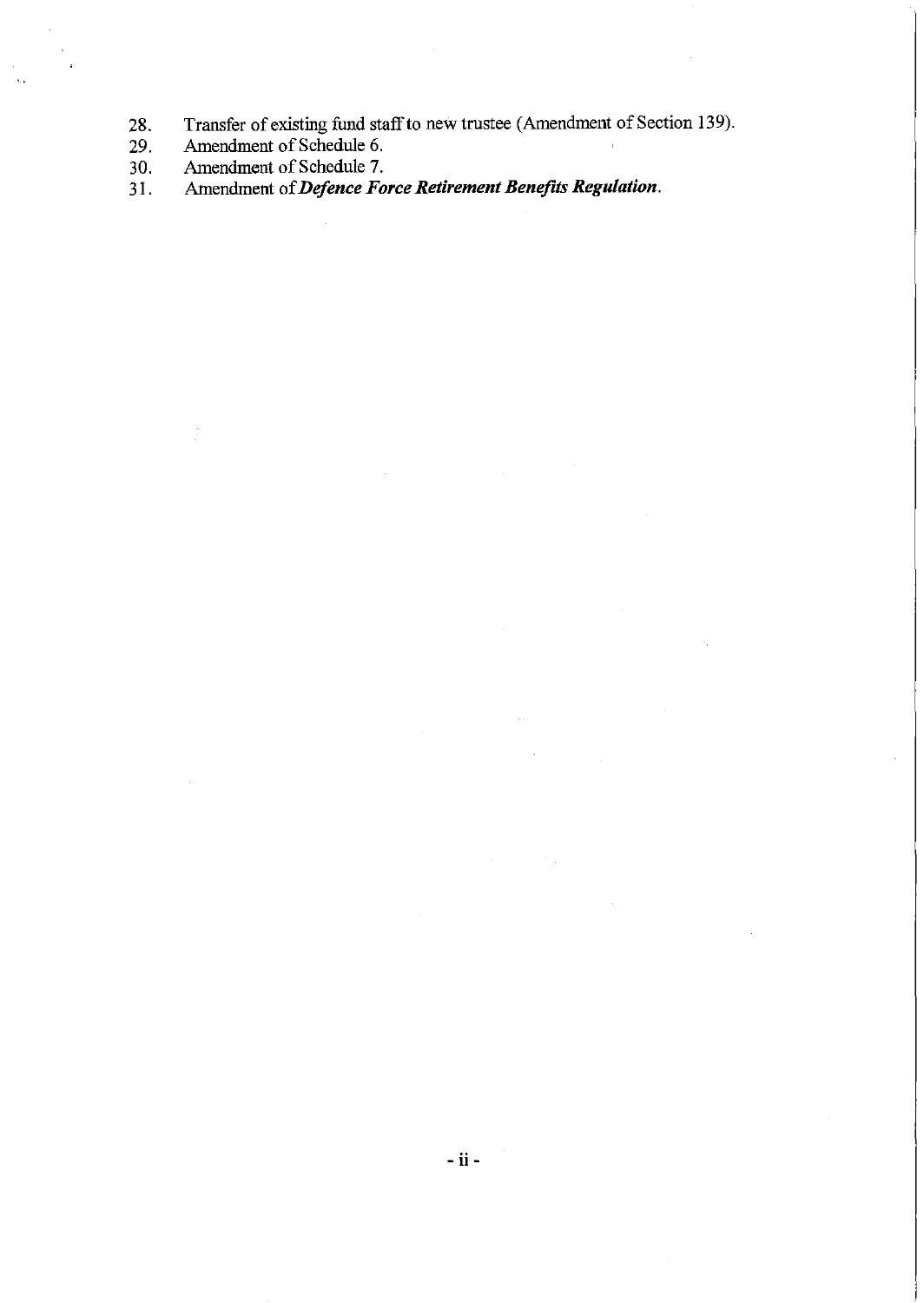

# INDEPENDENT STATE OF PAPUA NEW GUINEA

#### AN ACT

entitled

#### *Superannuation (General Provisions) (Amendment) Act 2002,*

Being an Act to amend the *Superannuation (General Provisions) Act 2000,* 

MADE by the National Parliament to come into operation in accordance with a notice in the National Gazette by the Head of State, acting with and in accordance with, the advice of the Minister.

#### 1. INTERPRETATION (AMENDMENT SECTION 3).

Section 3(1) of the Principal Act is amended by repealing the definition of "employee" and replacing it with the following:-

"employee" means a resident of Papua New Guinea who is -

- *(a)* employed or engaged for pay to provide labour or services; and
- *(b)* on whose behalf contributions are made to an ASF; and
- *(c)* who receives his pay directly or indirectly from an employer; and
- *(d)* unless employed within a class or employees as prescribed is directly engaged in primary production by an employer in the business of growing or processing of-
	- (i) cocoa; or
	- (ii) copra; or
	- (iii) oil pahn; or
	- (iv) rubber; or
	- (v) tea; or
	- (vi) coffee,

and includes a person employed by or through a contractor or agent.".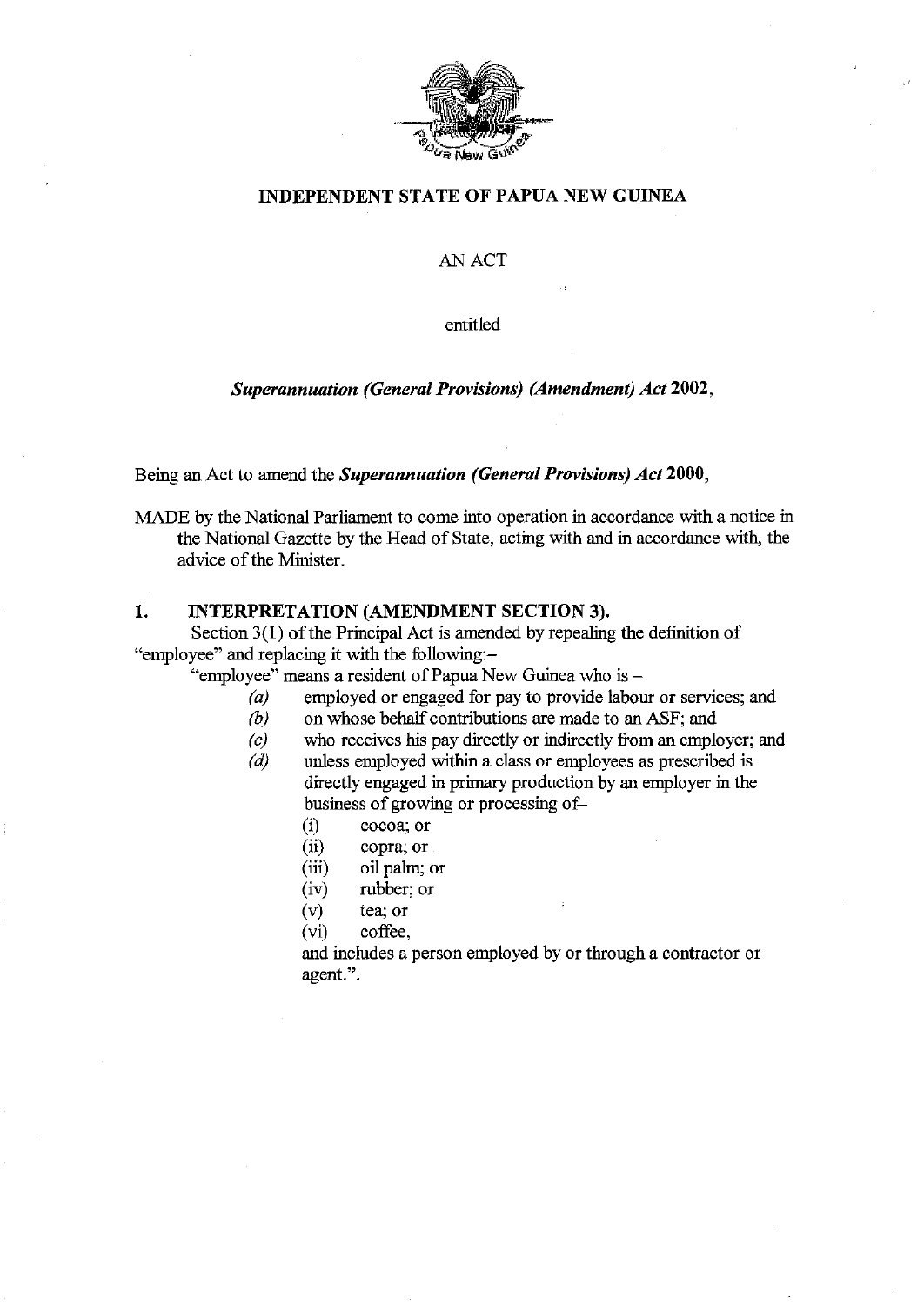# **2. APPLICATION OF THIS ACT (AMENDMENT OF SECTION 4).**

Section 4 of the Principal Act is amended by adding the following after Subsection

"(3) One or more related corporations shall be deemed to be a single employer where -

- *(a)*  the total employees of the related corporations are greater than 20 in number; and
- *(b)*  the operations of the related companies have been conducted through separate legal entities for the dominant purpose of reducing the number of each of the separate entities' employees below 20 for the purposes of this Act.".

# **3. EXEMPTION (AMENDMENT OF SECTION 10).**

Section 10 of the Principal Act is amended by repealing Subsection (2) and replacing it with the following:-

"(2) In the case of employees who are not citizens, and, where contributions are made to a superannuation fund in a foreign country by-

- *(a)* the employee; or
- *(b)* the employer; or

*(c)* both the employee and the employer,

the employer may make an application to the Central Bank for an exemption from making mandatory contributions to an ASF under Sections 76 and 77.".

#### **4. MINIMUM REQUIREMENTS (AMENDMENT OF SECTION 12).**

Section 12 of the Principle Act is amended in Paragraph  $(d)$ -

 $(a)$  by inserting at the end of Subparagraph (ii) the following:-

**"or"; and** 

 $(2) -$ 

*(b)* by inserting after Subparagraph *(ii)* the following new subparagraph:-

"(iii) at the request of the Central Bank, a combination of both.".

## **S. POWER TO OBTAIN INFORMATION AND REQUIRE PRODUCTION OF DOCUMENTS (AMENDMENT OF SECTION 28).**

Section 28 of the Principal Act is amended by inserting at the end of that section the following new section:-

"(10) The Central Bank may exercise the power conferred by this section in relation to any employer.".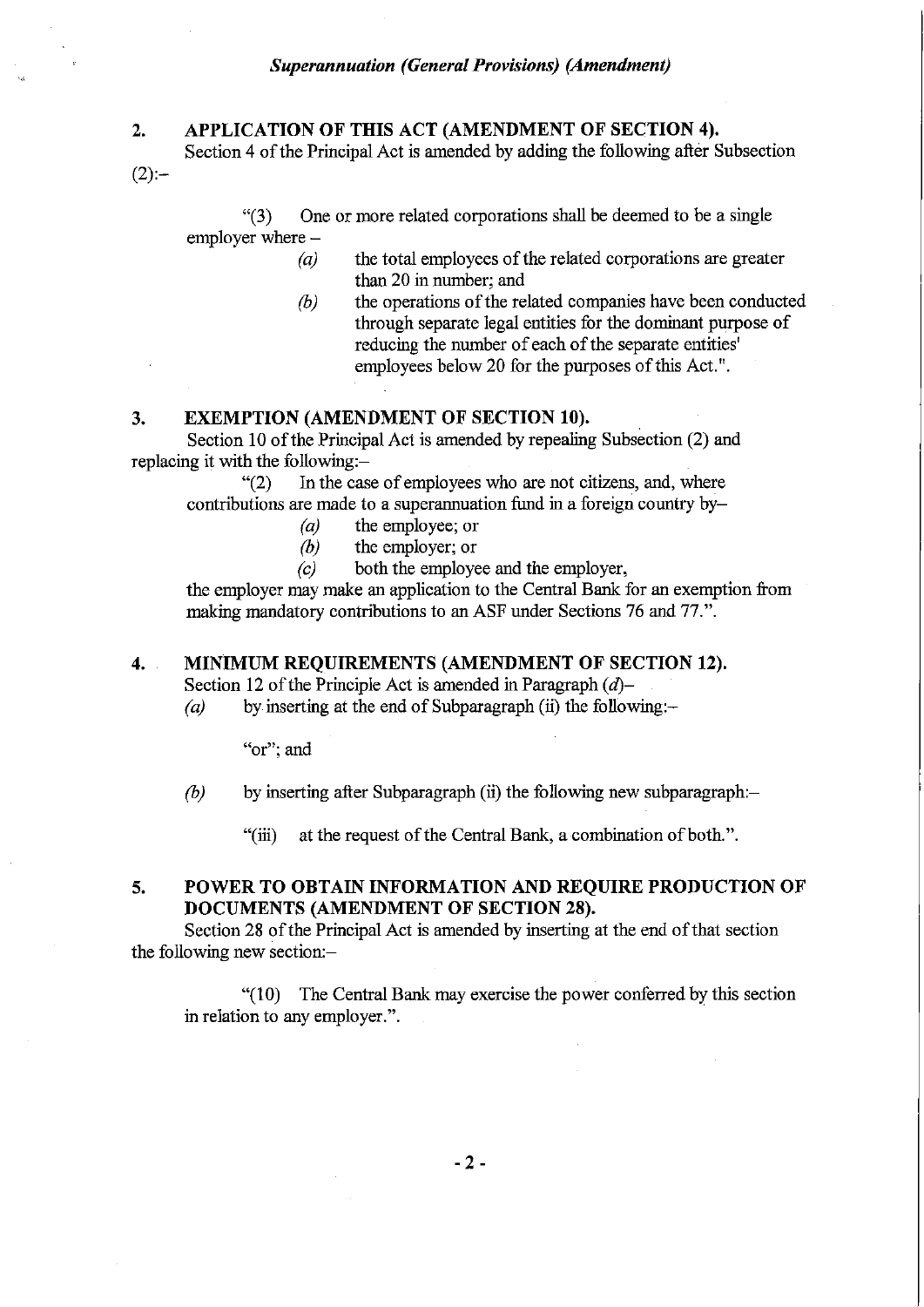# 6. INVESTIGATIONS ON BEHALF OF THE CENTRAL BANK (AMENDMENT OF SECTION 31).

Section 31(1) of the Principal Act is amended by repealing the word "person" and replacing it with the following:-

**"persons".** /'

## 7. NEW SECTIONS 49A AND 49B.

Part YIll of the Principle Act is amended by inserting after Section 49 the following new sections:-

#### "49A. RETIREMENT COUNSELLING.

All ASFs shall provide for counselling of members prior to retirement in a form satisfactory to the Central Bank and in accordance with any regulations made in relation thereto.

#### "49B. INDUSTRY COMPLAINTS BODY.

All ASFs shall subscribe to an industry funded complaints resolution mechanism to the satisfaction of the Central Bank.".

## 8. DUTIES OF DIRECTORS (AMENDMENT OF SECTION 50).

Section 50 of the Principal Act is amended by inserting after Subsection (6) the following new subsection:-

"(7) A licence holder shall obtain and maintain professional indemnity insurance to the satisfaction of the Central Bank.".

# 9. LICENCED TRUSTEE TO LODGE ANNUAL RETURNS (AMENDMENT OF SECTION 53).

Section 53 of the Principal Act is amended by repealing Subsection (2) (second occurring) and replacing it with the following:-

"(3) The Central Bank may, by notice in writing, require a trustee to lodge with a return a report by an approved auditor or such a person of a specified class on specified matters.".

# 10. ADMINISTRATION AND ACCOUNTING STANDARDS OF LICENCE HOLDERS (AMENDMENT OF SECTION 58).

Section 58 of the Principal Act is amended by repealing Subsection (1) and replacing it with the following:-

 $\degree$ (1) Financial statements of a licence holder, including statements as to the licence holder's compliance with this Act, shall be prepared by an approved auditor in accordance with the *Companies Act* 1997 or in accordance with such higher standards as the Central Bank may require, and the approved auditor shall provide a copy of their report to the Central Bank together with a copy of any other comments made to the licence holder by the approved auditor.".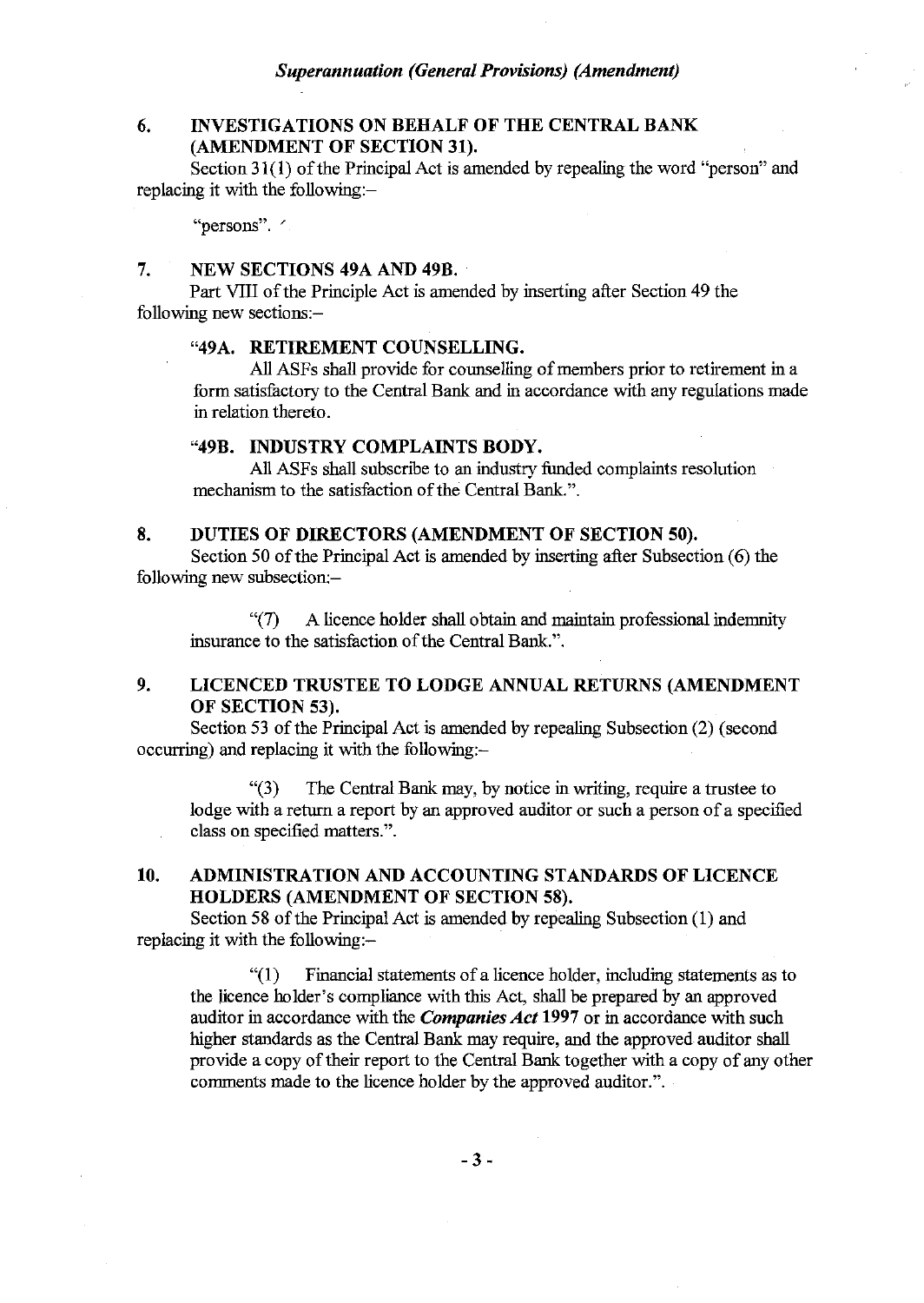# **11.** REPEAL AND REPLACEMENT **OF** SECTION 71.

Section 71 of the Principal Act is repealed and replaced with the following:-

# "71. **THE** COVENANTS,

(1) For the purposes of this section and Section 72, a reference to a licensed trustee includes a reference to a director of a licensed trustee.

 $\Gamma(2)$  The covenants referred to in Subsection 70(1) are to covenants of the licensed trustee-

- *(a)*  to act honestly in all matters concerning the ASF; and
- *(b)*  to exercise, in relation to all matters affecting the ASF, the same degree of care, skill and diligence having regard to the level of knowledge and circumstances, as could be reasonably expected of a licensed trustee; and
- *(c)*  to ensure that its powers are perfonned and exercised in the best interests of the members; and
- *(d)*  to keep the money and other property of the ASF separate from any money and assets respectively that are held by the licensed trustee personally; and
- *(e)*  not to enter into any contract, or do anything, that would prevent it from, or hinder it in, properly performing or exercising its functions and powers; and
- $\langle f \rangle$ to fonnulate and give effect to an investment strategy that has regard to the whole of the circumstances of the ASF including, but not limited to, the following-
	- (i) . the risk involved in making, holding and realising, and the likely return from, the ASF's investments having regard to its objectives and its expected cash flow requirements; and
	- (ii) composition of the ASF's investments as a whole including the extent to which the investments are diverse or involve the entity being exposed to risks from inadequate diversification; and
	- (iii) the liquidity of the ASF's investments having regard to its expected cash flow requirements; and
	- (iv) the ability of the entity to discharge its existing and prospective liabilities; and
- *(g)*  to provide for the full allocation of income of the ASF to members; and
- *(h)*  to allow a member access to any information or any documents prescribed by regulation; and
- (i) to use its best endeavours to ensure that employers contributing to the ASF comply with the requirements under the Act; and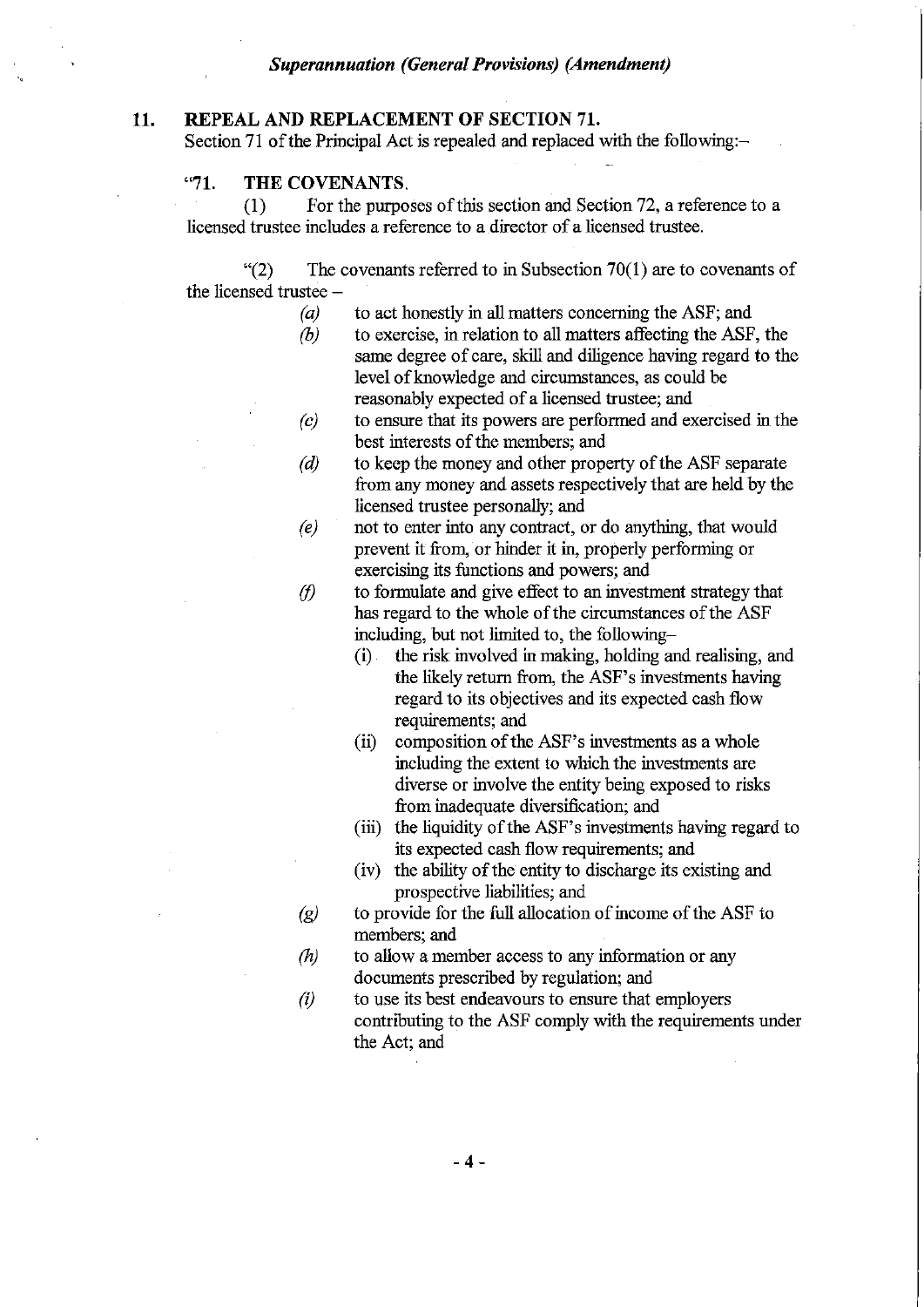$f(i)$  to pay the legal costs of a Director of the trustee in relation to the performance of the trustee or Director's obligations in . relation to the ASF.

"(3) A provision referred to in Subsection *(2)(e)* does not prevent the licensed trustee from engaging or authorising persons to do acts or things on behalf ofthe licensed trustee.

"(4) The regulations may prescribe other provisions to be included in the governing rules of an ASF and, if the governing rules of such ASF do not contain a provision to the effect of the prescribed provisions, those rules are taken to contain a provision to that effect.".

 $\degree$ (5) A covenant by a licensed trustee that is to the effect of a covenant referred to in Subsection (1), or to the effect of a covenant prescribed by regulation, operates as a covenant by each of the directors of the licensed trustee to exercise a reasonable degree of care and diligence for the purposes of ensuring that the licensed trustee carries out the first-mentioned covenant, and operates as if the directors were parties to the governing rules.

 $\degree$ (6) The reference in Subsection (5) to a reasonable degree of care and diligence is a reference to the degree of care and diligence that a reasonable person in the position of a director or a licensed trustee would exercise in the circumstances.".

#### **12. INVESTMENT RESTRICTIONS (AMENDMENT OF SECTION 74).**

Section 74 of the Principal Act is amended by inserting after Subsection (2) the following new subsections:-

"(3) The Investment Manager shall be responsible for the decisions as to the purchase or disposal of an investment of the fund, which must be made in conformity with this Act and any requirements of the Central Bank.

## " $(4)$  The Trustee -

- *(a)* may propose any purchase or disposal of an investment of the fund; and
- *(b)* may refuse to implement any decision of the Investment Manager as to the purchase or disposal of an investment of the fund.

"(5) The Investment Manager is not obliged to adopt or accept any proposal of the Trustee and shall exercise his own independent judgement in relation thereto.

"(6) In the event that the Trustee refuses to implement any decision of the Investment Manager as to the purchase or disposal of an investment of the fund, or in the event of any other major disagreement between the Investment Manager and the Trustee, the Investment Manager and the Trustee shall each inform the Central Bank in writing within five working days of the fact and the reasons for the refusal or disagreement.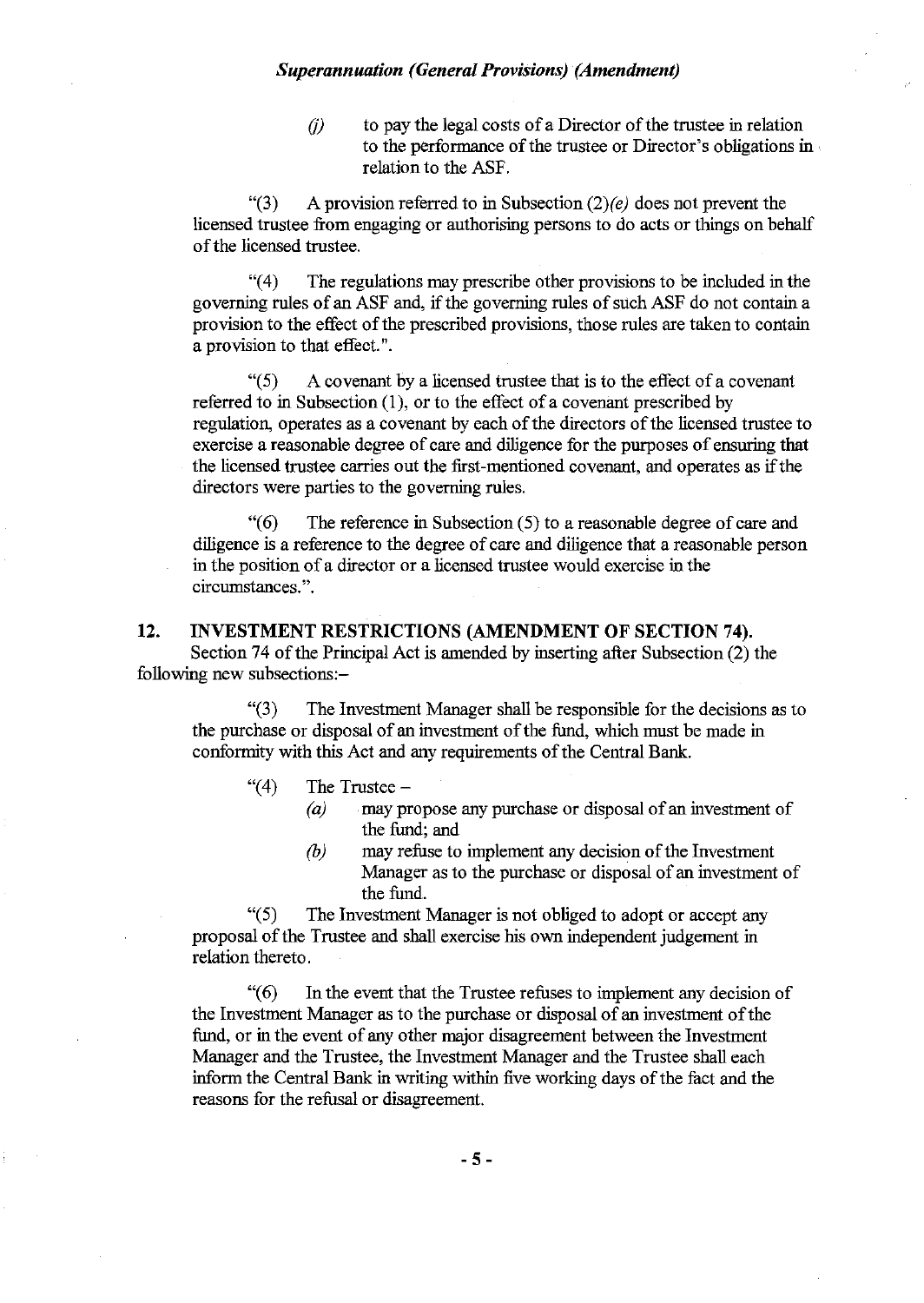"(7) Within ten working days of receiving the report under Subsection (6), the Central Bank shall infonn the Investment Manager and the Trustee of what action, if any, it will take.".

# 13. MINIMUM CONTRIBUTIONS BY EMPLOYER (AMENDMENT OF SECTION 76).

Section 76(1) of the Principal Act is amended by repealing the word "employee" and replacing it with the following:-

"employees continuously employed for a period of three months or more,".

#### 14. CONTRIBUTIONS BY EMPLOYEE (AMENDMENT OF SECTION 77). Section 77 of the Principal Act is amended  $-$

*(a)* in Subsection (1), by inserting after the word "employee" the following:-

"continuously employed for a period of three months or more,"; and

*(b)* by inserting after Subsection (5) the following new subsection:-

"(6) Regulations may prescribe a delay in the introduction of minimum contributions by non-citizens.".

## 15. DUTY TO REMIT CONTRIBUTIONS PROMPTLY (AMENDMENT OF SECTION 78).

Section 78(1) of the Principal Act is amended by adding at the end of that Subsection the following:-

"in which the relevant contribution is due for deduction from employee's pay.".

#### 16. TRANSFER OF ENTITLEMENTS (AMENDMENT OF SECTION 85).

Section 85 of the Principle Act is amended by inserting after Subsection (4) the following new subsections:  $-$ 

"(5) An election under Subsection (1) does not come into effect unless all contributions are paid up to date on the date of the transfer.

"(6) A licence holder may not directly or indirectly offer or pay any money or other inducement to an employer or employee for the purpose of influencing the employer to either exercise or decline to exercise the employer's rights under Subsection (l).

"(7) An employer shall give a notice under subsection (1) if  $90\%$  of its employees who are members of an ASF, by election supervised by the Electoral Commission, vote to transfer to another ASF.

- 6 -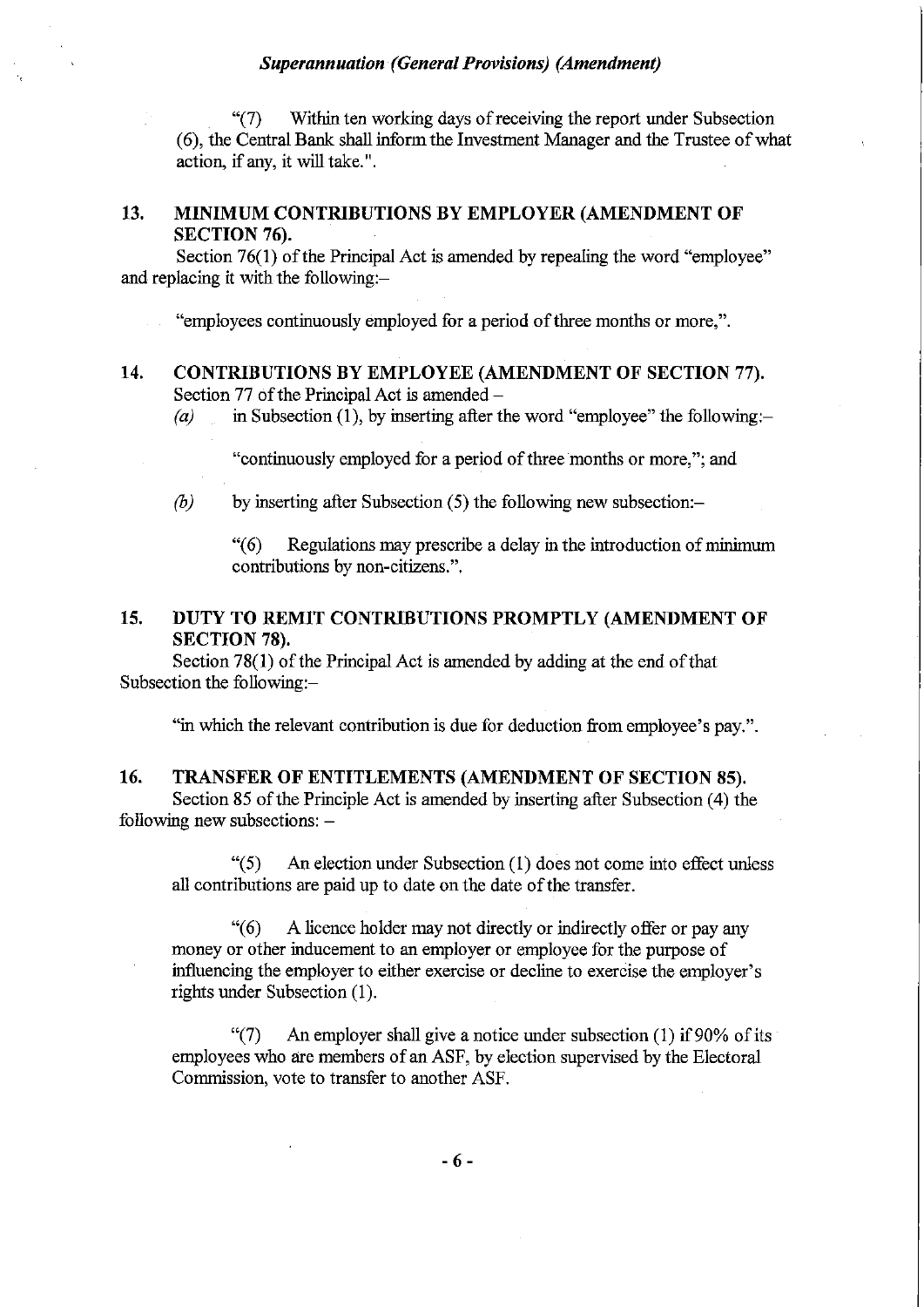"(8) An employer shall rescind any notice under subsection (1) if, within 2 months of such notice, 90% of its employees who are members of the ASF, by election supervised by the Electoral Commission, vote to remain with the existing ASF.".

## 17. REPEAL AND REPLACEMENT OF SECTION 87.

Section 87 of the Principal Act is repealed and is replaced with the following:-

## "87. MORATORIUM ON ELECTION.

An employer shall not, without first obtaining the written approval of the Central Bank, give a notice of election under Section 85 prior to the later of  $-a$  two vears from the date when the employer commenced to ma

- two years from the date when the employer commenced to make contributions to the ASF which the employer is leaving; and
- *(b)* one year from the commencement of this Act.".

# 18. AMENDMENT OF HEADING OF DIVISION XVI.1.

Part XVI of the Principal Act is amended in the heading of Division 1 by repealing the word "Mandatory".

# 19. PAYMENT OF ENTITLEMENTS (AMENDMENT OF SECTION 90). Section 90 of the Principal Act is amended -

- (a) in Subsection (1), by inserting after Paragraph *(g)* the following new paragraph:-
	- " $(ga)$  for two years from the commencement of this Act, on termination of employment if the Secretary to the Department of Personnel Management is satisfied that the member is retrenched pursuant to a *bona fide* public sector retrenchment program commencing before 1 January 2004,"; and
- $(b)$  by repealing Subsection (2) and replacing it with the following:-
	- $\degree$ (2) An application for the withdrawal of a member's entitlements-
		- *(a)* under Subsection *(l)(e)* can be made only after one year has elapsed since the member has departed from Papua New Guinea; or
		- $(b)$  under Subsection  $(1)(f)$  can be made-
			- (i) in respect of contributions prior to the coming into force of this  $Act$  - immediately upon departure from Papua New Guinea; or
			- (ii) in respect of all contributions after the coming into force of this  $Act - after one year has elapsed since$ the member departed from Papua New Guinea.; and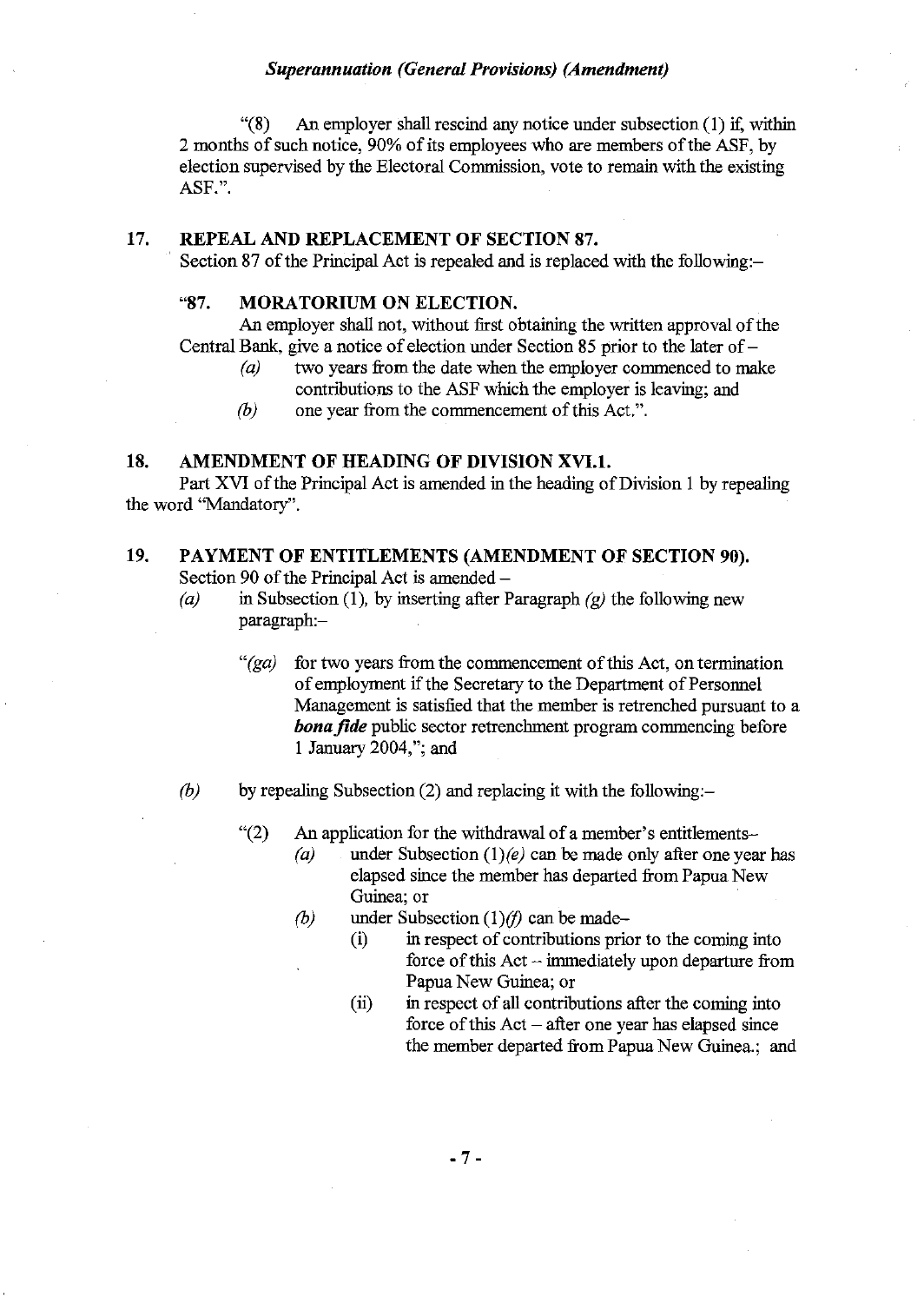$(c)$  by inserting after Subsection (3) the following new subsections:-

"(4) A member may, after not less than five years membership of one or more ASF's, withdraw a sum for use in a housing scheme as prescribed, where-

- *(a)*  the sum is to be used for the purchase or construction of the principal place of residence for the member; and
- *(b)*  the withdrawal does not exceed 60% of the member's entitlements,

subject to the following conditions:-

- *(c)* the member shall increase the rate of contribution to his ASF by a further 2% until further contributions reach an amount such that the accumulated funds are restored to the level that would have applied in the absence of the withdrawal; and
- *(d)* the member shall repay the same amount to the ASF or another ASF ifhe has transferred to that other ASF, if the residence is sold (except where the member ceases to be a member of any ASF); and
- *(e)* notwithstanding Subsection (3), the ASF shall charge the administrative costs of the withdrawal which shall be borne by the member's individual account; and
- $(f)$  where-
	- (i) the residence financed by the withdrawal is sold; and
	- (ii) the amount withdrawn is fully repaid to the ASF,

the member may make a further withdrawal of the same nominal amount as previously withdrawn; and *(g)* proof of title over the land shall be provided to the ASF by the member; and

*(h)* where the land is customary land, proof of the right to build on the land (including signatures from village elders) in the form as prescribed; and

 $(i)$  the funds are to be paid-<br> $(i)$  where an addition

where an additional loan is required  $-$  to a bank or other registered financial institution to constitute a loan from that bank or financial institution and shall be drawn only for the specific purpose of purchasing or building a residence; or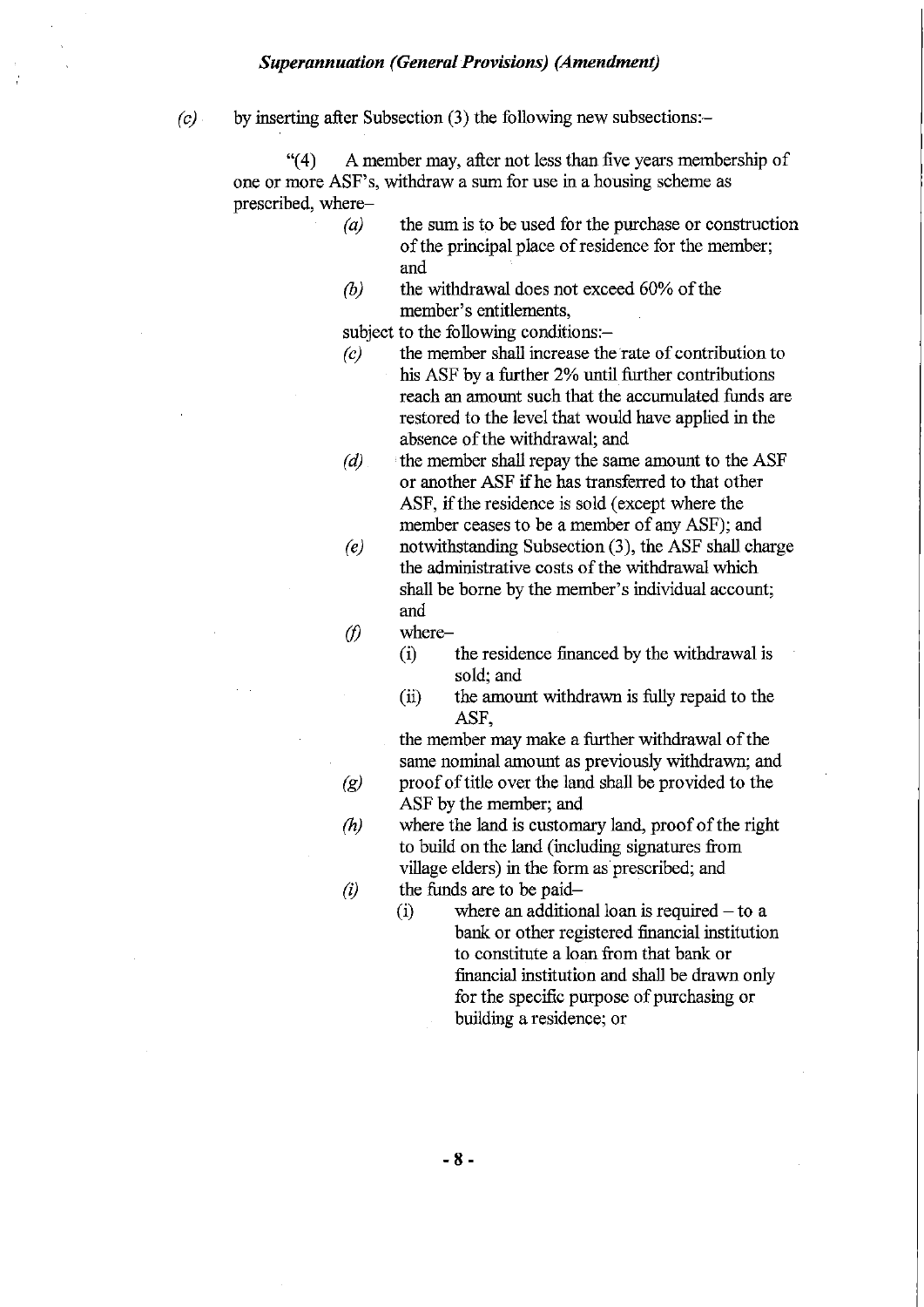$(ii)$  where no additional loan is required  $-$  to the vendor or a reputable builder or a building material supplier, as the case may be, for the specific purpose of purchasing or building a residence, as the case may be,

and tbe funds shall not under any circumstances be paid directly to the member.

 $\degree$ (5) Where a member of an ASF is not re-employed within three months of the termination of his employment and where the rules of the ASF so provide, he may withdraw such amount standing to his credit in the  $ASF -$ 

- *(a)* where tbe member's account has less than Kl 000.00 or such other amount as is prescribed standing to his credit - the full amount; and
- *(b)* where the member's account has more than the amount referred to in Paragraph  $(a)$  standing to his  $credit - the larger of -$ 
	- (i) K200.00 or such other amount as is prescribed; or
	- (ii) up to 50% of the member's last monthly salary or wage,

monthly until such time as the member is reemployed, the member's account is exhausted or tbe member withdraws the balance of his account under Section 90(1).

"(6) An ASF may witbdraw tbe amount of any voluntary contributions for the payment of premiums for life insurance for the member where those contributions were made by the member for this purpose.".

## **20. NOMINATION (AMENDMENT OF SECTION 94).**

Section 94 of the Principal Act is amended -

*(a)* in Subsection (1), by deleting the words "may nominate" and replacing with the following:-

"shall nominate"; and

*(b)* by inserting after Subsection (3) the following new subsection:-

"(4) The Trustee of an ASF shall ensure that at least annually the member is informed and shall advise the member  $-$ 

- (a) of the Fund's record of the member's nominee; and
- *(b)* that the member may change the nominee at any **time.".**

- 9-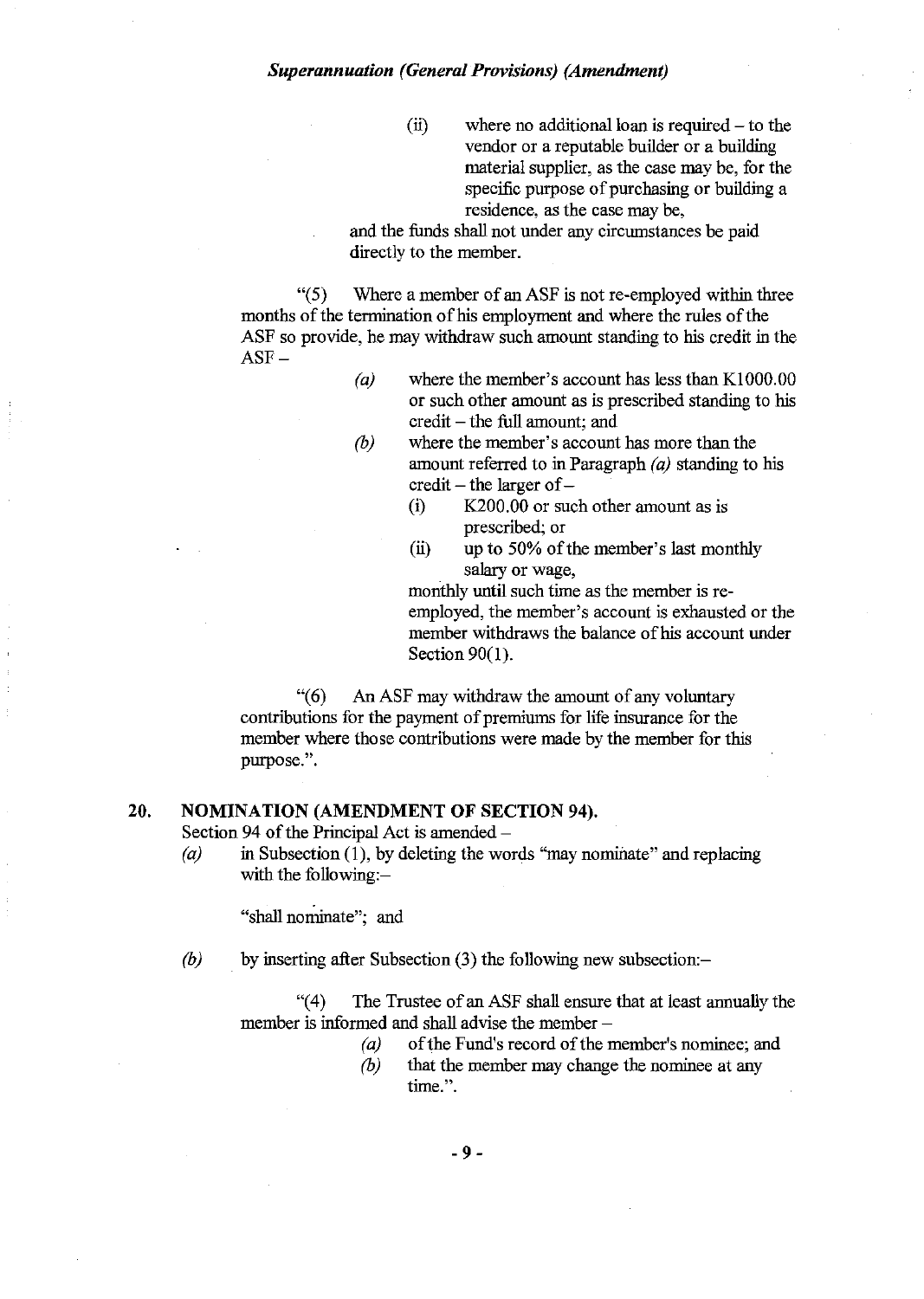# 21. POWER TO PAY MONEY INTO COURT (AMENDMENT OF SECTION 101).

Section  $101(1)$  of the Principal Act is amended by repealing the words "in respect of a policy".

#### 22. NEW SECTION 117B.

The Principal Act is amended by inserting after Section 117 the following new section:-

## "117B. RESTRICTIONS ON APPOINTMENT.

No trustee or chief executive officer of an Existing Fund or an officer of an ASF may be employed or engaged directly or indirectly by an Investment Manager or Fund Administrator engaged by the fund of which he was a trustee or officer while the relationship of investment management or fund administration remains between those entities.".

#### 23. DEFINITIONS (AMENDMENT OF SECTION 118).

Section 118 of the Principal Act is amended by inserting after the definition of "Existing Fund" the following new definition:-

"Existing Small Superannuation Fund" or "ESSF" means a superannuation fund-

- *(a)* in existence; and
- *(b)* approved by the commissioner General of Internal Revenue pursuant to Section *88(1)(a)* of the *Income Tax Act* 1959; and

*(c)* having at least one but not more than ten beneficiaries,

at the coming into operation of this Act.".

# 24. AMENDMENT AND REPEAL TO EXISTING ACTS (AMENDMENT OF SECTION 119).

Section 119 of the Principal Act is amended-

(a) by inserting at the beginning of that section the following:  $-$ 

" $(1)$ "; and

*(b)* by adding at the end of that section the following new subsection:-

"(2) On the day on which the National Provident Fund becomes an ASF under Section 8, the *National Provident FundAct* (Chapter 377) is repealed.".

#### 25. EXEMPTION FOR EXISTING FUNDS (AMENDMENT OF SECTION 126). Section 126 of the Principal Act is amended-

 $(a)$  by inserting at the beginning of that section the following:  $-$ 

" $(1)$ "; and

-10 -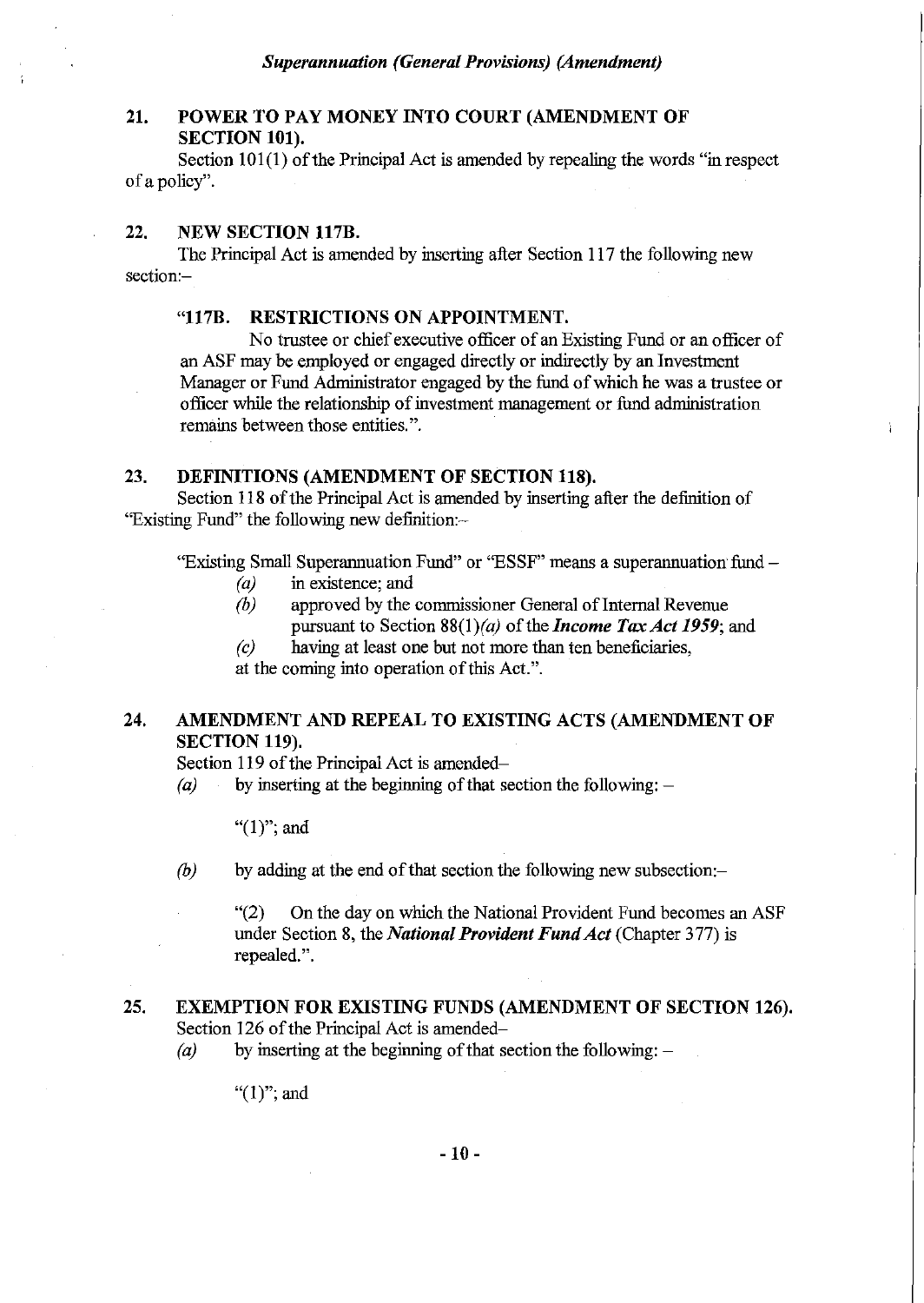*(b)* by adding at the end of that section the following new subsection:-

"(2) For a period of six months after the commencement of this Act, an Existing Fund or Existing Trustee shall not contravene the requirements of this Act by paying benefits as prescribed in the regulations where such benefits were payable prior to the commencement of this Act.".

## 26. NEW SECTIONS 126A AND 126B.

Part XVIII of the Principal Act is amended by inserting after Section 126 the following new sections:-

#### "126A. EXISTING SMALL SUPERANNUATION FUNDS.

- $(1)$  This Act, other than  $-$ 
	- $(a)$  the definition of "Existing Small Superannuation Fund" in Section 118; and
	- *(b)* this section,

shall not apply to an Existing Small Superannuation Fund for a period of five years from the coming into operation of this Act.

"(2) An Existing Small Superannuation Fund may not accept any new contributions or members from the coming into operation of this Act.".

# "126B. PROBITY OFFICER.

(1) Where the Trustee is contemplating the appointment, reappointment or change of an Investment Manager or Fund Administrator, the Trustee shall inunediately inform the Central Bank.

"(2) The Central Bank may appoint a probity officer, at the cost of the fund, who-

- *(a)* must be independent of-
	- (i) the Trustee, and
	- (ii) any entity in the business of providing investment management or fund administration services; and
- *(b)* shall have unfettered access to all documents, information, and meetings of the Trustee pertaining to the appointment of the Investment Manager or Fund Administrator until such time as the appointment is complete; and
- *(c)* shall advise the Trustee on matters of transparency and probity; and
- *(d)* shall report to the Central Bank in relation to the process of the appointment of the Investment Manager or Funds Administrator.".

## 27. VESTING OF RIGHTS AND LIABILITIES IN THE NEW TRUSTEE (AMENDMENT OF SECTION 132). Section 132 of the Principal Act is amended-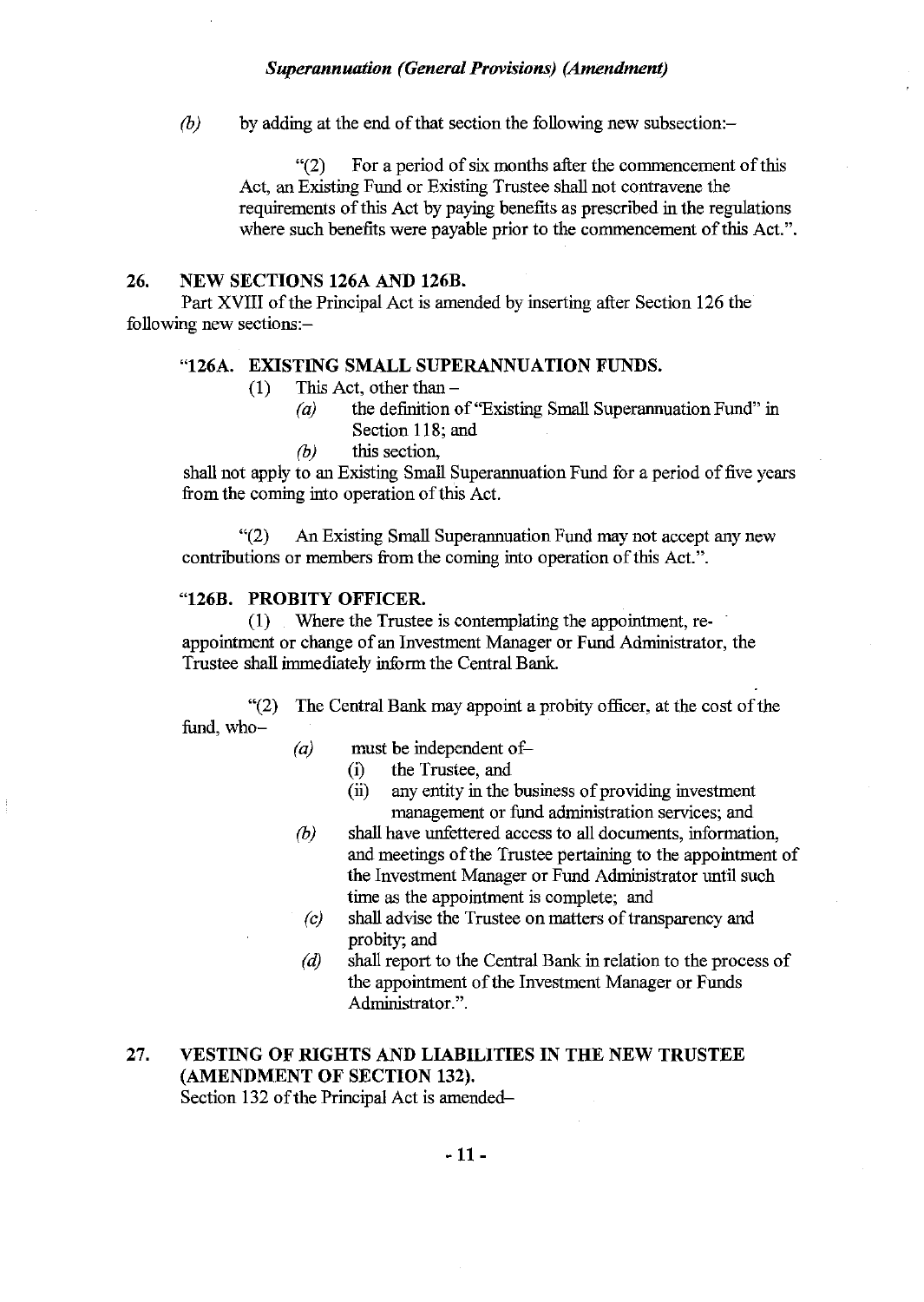*(a)* by inserting at the beginning of that section the following:-

" $(1)$ "; and

*(b)* by inserting at the end of that section the following new subsection:-

"(2) For the purposes of calculating the time required to comply with Section 87(1)(a), contributions to an Existing Fund which becomes an ASF shall be deemed to be contributions to the ASF from the time contributions to the existing fimd commenced.".

## **28. TRANSFER OF EXISTING FUND STAFF TO NEW TRUSTEE (AMENDMENT OF SECTION 139).**

Section 139 of the Principal Act is amended in Subsection (1) by inserting after the words "engage that officer" the following:-

"or any employee".

## **29. AMENDMENT OF SCHEDULE 6.**

Schedule 6 of the Principal Act is amended by adding after Section 6 the following new section: -

"7. (1) *The Public Officers Superannuation FundAct 1990* is further amended by amending the provisions set in Column 1 of the following Table in the manner set out in Column 2 of the Table.

"(2) Where the Table states that a provision will be repealed on a particular date, the Minister may, by notice in the National Gazette, specify an earlier date, and on that earlier date, the provision is repealed.".

| Column 1                | Column <sub>2</sub>                                                                                                                                                                                                                             |
|-------------------------|-------------------------------------------------------------------------------------------------------------------------------------------------------------------------------------------------------------------------------------------------|
| <b>Provision of Act</b> | Manner of amendment                                                                                                                                                                                                                             |
| Section 1               | The definitions of "investment committee" and "retirement                                                                                                                                                                                       |
|                         | age" are repealed on 31 December 2002.                                                                                                                                                                                                          |
| Section 2               | Repeal 3 years from the commencement of this Act.                                                                                                                                                                                               |
| Section 3               | Repealed on 31 December 2002.                                                                                                                                                                                                                   |
| Section 4               | in Subsection $(1)(b)$ , repeal Subparagraphs (i), and (ii) and<br>(a)<br>replace with the following:-                                                                                                                                          |
|                         | "(i) a nominee of the Departmental Head of the<br>Department responsible for finance and treasury<br>matters; and<br>a nominee of the Departmental Head of the<br>(ii)<br>Department responsible for personnel management<br>matters; and"; and |
|                         | Section 4 is repealed in its entirety on 31 December 2002.<br>(b)                                                                                                                                                                               |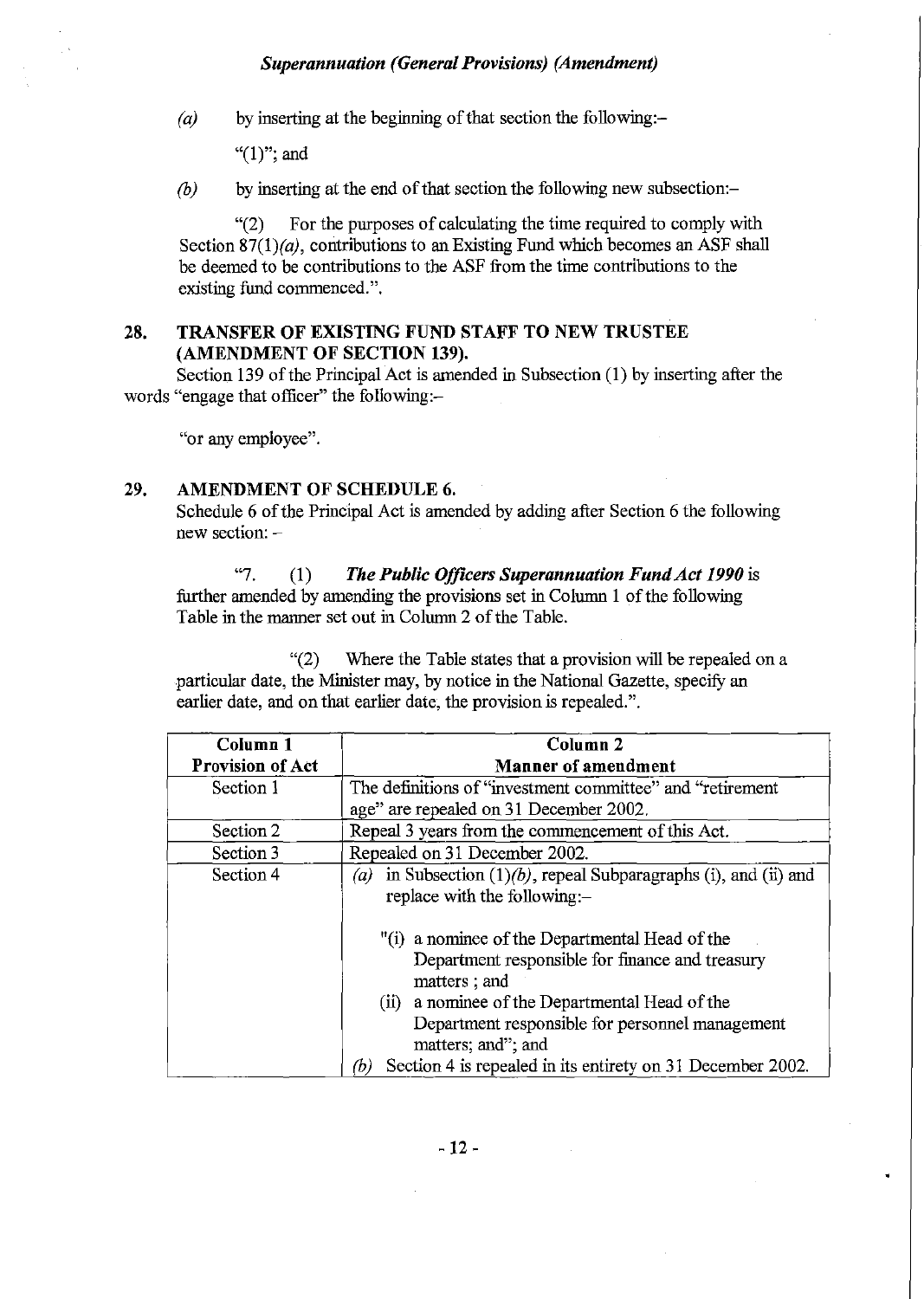| Section 5    | Repealed on 31 December 2002.                                 |
|--------------|---------------------------------------------------------------|
| Section 6    | Repealed on 31 December 2002.                                 |
| Section 7    | Repealed on 31 December 2002.                                 |
| Section 8    | Repealed on 31 December 2002.                                 |
| Section 9    | Repeal and replace with the following:-                       |
|              |                                                               |
|              | "9. REMUNERATION OF MEMBERS.                                  |
|              | A member of the Board shall be entitled to such               |
|              | allowances as are determined under the <b>Board</b> (Fees and |
|              | Allowances) Act (Chapter 299).".                              |
| Section 10   | Repealed on 31 December 2002.                                 |
| Section 11   | Repealed on 31 December 2002.                                 |
| Section 12   | Repealed on 31 December 2002.                                 |
| Section 13   | Repealed on 31 December 2002.                                 |
| Section 17   | Repealed on 31 December 2002.                                 |
| Section 18   | Repealed on 31 December 2002.                                 |
| Section 19   | Repealed on 31 December 2002.                                 |
| Section 20   | Repealed on 31 December 2002.                                 |
| Section 21   | Repealed on 31 December 2002.                                 |
| Section 22   | Repealed on 31 December 2002.                                 |
| Section 23   | Repealed on 31 December 2002.                                 |
| Section 26   | in Subsection $(1)$ , repeal the words "upon the<br>(a)       |
|              | completion of 12 months continuous service"; and              |
|              | Subsection $(1)$ is repealed three years from the<br>(b)      |
|              | commencement of this Act; and                                 |
|              | Subsection (4) is repealed.<br>(c)                            |
| Section $27$ | Repealed on 31 December 2002.                                 |
| Section 28   | Repealed on 31 December 2002.                                 |
| Section 29   | Repealed on 31 December 2002.                                 |
| Section $31$ | Repealed on 31 December 2002.                                 |
| Section 32   | Repealed on 31 December 2002.                                 |
| Section 33   | Repealed on 31 December 2002.                                 |
| Section 34   | Insert after Paragraph $(c)$ the following new paragraph: $-$ |
|              |                                                               |
|              | "(d) upfront state contribution made under Section 78 of the  |
|              | <b>Superannuation (General Provisions) Act 2000.".</b>        |
| Section 36   | Repealed.                                                     |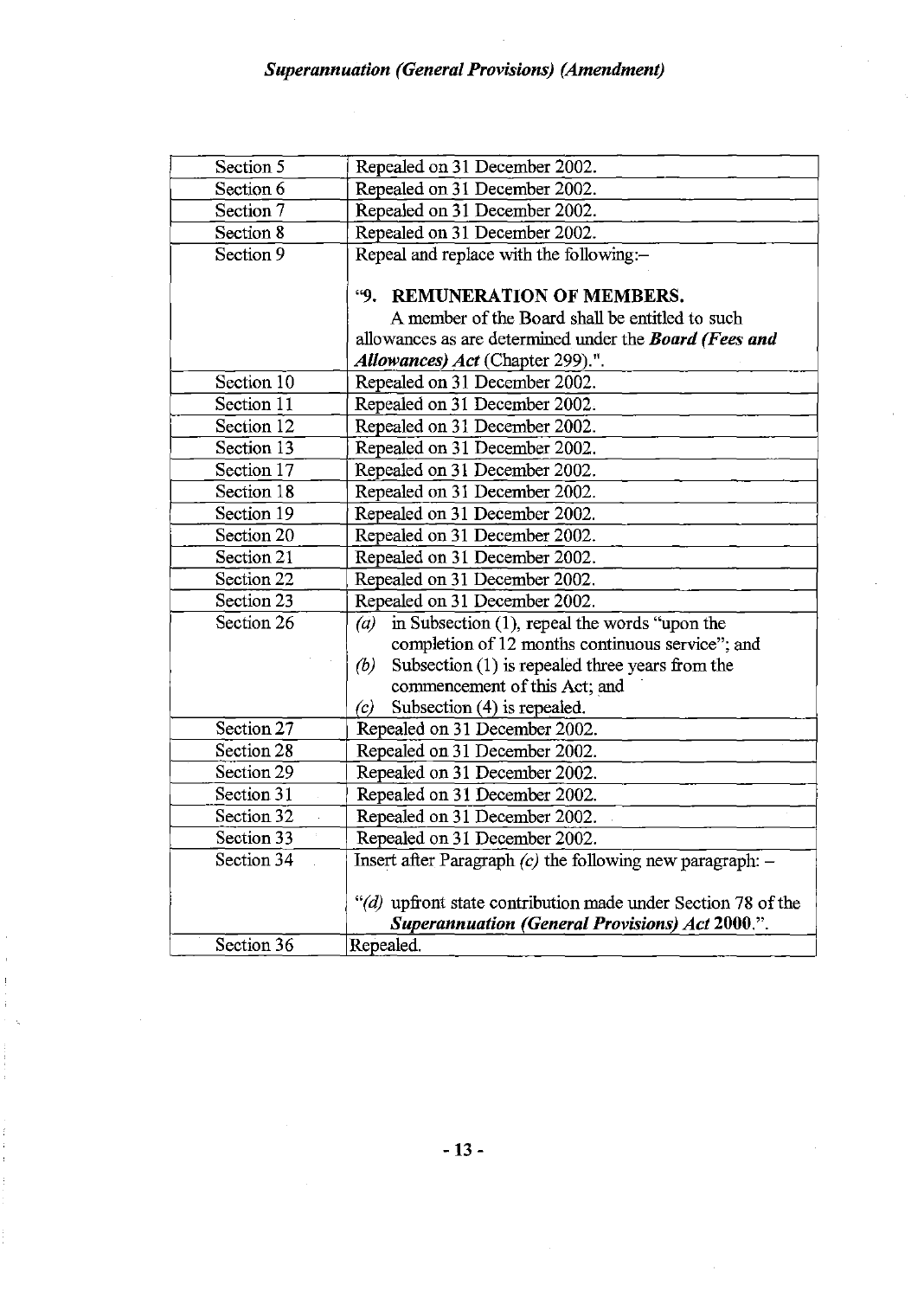| Section 37 | in Subsection 1, by repealing the following:-<br>(a)                                      |
|------------|-------------------------------------------------------------------------------------------|
|            | " $A$ = the aggregate of the contributor's contributions                                  |
|            | from the commencement date plus interest accrued at the                                   |
|            | Fund earning rate,"                                                                       |
|            |                                                                                           |
|            | and replacing it with the following: $-$                                                  |
|            | $A$ = the aggregate of the contributor's contributions plus                               |
|            | interest accrued at the Fund earnings rate;" and                                          |
|            |                                                                                           |
|            | (b)<br>by repealing Subsections $(2)$ , $(3)$ , $(4)$ , $(5)$ , $(6)$ , $(7)$ and $(8)$ . |
| Section 38 | by repealing Paragraph $(1)(b)$ , and replacing it with the<br>(a)                        |
|            | following:-                                                                               |
|            |                                                                                           |
|            | "(b) an employer benefit equal to $7 \times B$ ,                                          |
|            |                                                                                           |
|            | where B is the lump sum calculated under $(1)(a)$ ."; and                                 |
|            |                                                                                           |
|            | (b) Subsections $(1)(c)$ , $(2)$ , $(3)$ , $(4)$ , $(5)$ and $(6)$ are repealed.          |
| Section 39 | Repealed.                                                                                 |
| Section 40 | Repealed.                                                                                 |
| Section 41 | Repealed.                                                                                 |
| Section 46 | Repealed.                                                                                 |
| Section 47 | Repealed.                                                                                 |
| Section 48 | Repealed.                                                                                 |
| Section 49 | Repealed.                                                                                 |
| Section 50 | Repealed.                                                                                 |
| Section 51 | Repealed.                                                                                 |
| Section 52 | Repealed.                                                                                 |

#### 30. AMENDMENT **OF** SCHEDULE 7.

Schedule 7 of the Principal Act is amended by adding after Section 4 the following new section:-

"5. (1) *The Defence Force Retirement Benefits FundAct* (Chapter 76) is further amended by amending the provisions set in Column 1 of the following Table in the manner set out in Column 2 of the Table.

"(2) Where the Table states that a provision will be repealed on a particular date, the Minister may, by notice in the National Gazette, specify an earlier date, and on that earlier date, the provision is repealed.".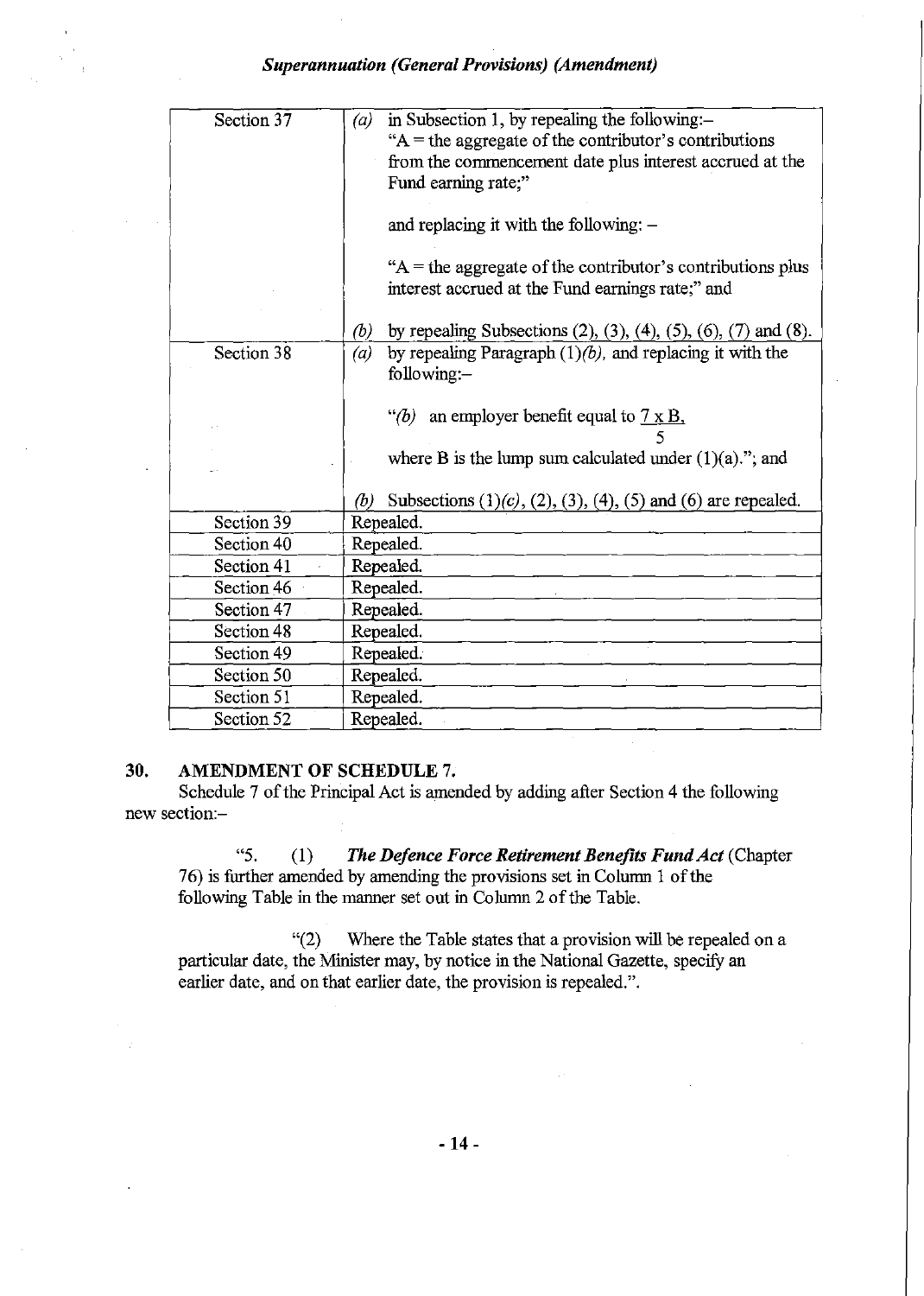| Column 1                | Column <sub>2</sub>                                                                              |
|-------------------------|--------------------------------------------------------------------------------------------------|
| <b>Provision of Act</b> | <b>Manner of Amendment</b>                                                                       |
| Section 1               | the definitions of "actuary", "approved builder", $\sim$<br>(a)                                  |
|                         | "contributors' representative" and "insurance" are repealed on                                   |
|                         | 31 December 2002; and                                                                            |
|                         | the definition of "the Board" - is repealed on 31 December<br>(b)                                |
|                         | 2002 and replaced with the following:-                                                           |
|                         | ""the Board" means the Defence Force Retirement Benefits                                         |
|                         | Fund Board of Trustees established under Section 8 of the                                        |
|                         | <b>Superannuation (General Provisions) Act 2000;" and</b>                                        |
|                         |                                                                                                  |
|                         | the definition of "the Fund" is repealed on 31 December 2002<br>(c)                              |
|                         | and replaced with the following -                                                                |
|                         |                                                                                                  |
|                         | "the Fund" means the Defence Force Retirement Benefits                                           |
|                         | Fund established by Section 8 of the Superannuation (General                                     |
|                         | <i>Provisions)</i> Act 2000;".                                                                   |
| Section 4               | Repealed on 31 December 2002.                                                                    |
| Section 5               | Repealed on 31 December 2002.                                                                    |
| Section 6               | Repealed on 31 December 2002.                                                                    |
| Section 7               | Repealed on 31 December 2002.                                                                    |
| Section 8               | Repealed on 31 December 2002.                                                                    |
| Section 9               | Repealed on 31 December 2002.                                                                    |
| Section 10              | Repealed on 31 December 2002.                                                                    |
| Section 11              | Repealed on 31 December 2002.                                                                    |
| Section 12              | Repealed on 31 December 2002.                                                                    |
| Section 13              | Repealed on 31 December 2002.                                                                    |
| Section 14              | Repealed on 31 December 2002.                                                                    |
| Section 15              | Repealed on 31 December 2002.                                                                    |
| Section 17 <sup>%</sup> | Repealed on 31 December 2002.                                                                    |
| Section 22              | Repealed on 31 December 2002.                                                                    |
| Section 23              | Repealed on 31 December 2002.                                                                    |
| Section 24              | in Subsection (3), by adding after the words "finance matters"<br>(a)<br>and" the following: $-$ |
|                         | "the Central Bank"; and                                                                          |
|                         |                                                                                                  |
|                         | in Subsection (4), by removing the words "Minister" and<br>(b)                                   |
|                         | replacing it with the following:-                                                                |
|                         | "Board of Trustees".                                                                             |
| Section 53B             | Repealed on 31 December 2002.                                                                    |
| Section 59              | Repealed on 31 December 2002                                                                     |
| Section 62              | Repealed on 31 December 2002.                                                                    |
| Section 64              |                                                                                                  |
|                         | Repealed on 31 December 2002.                                                                    |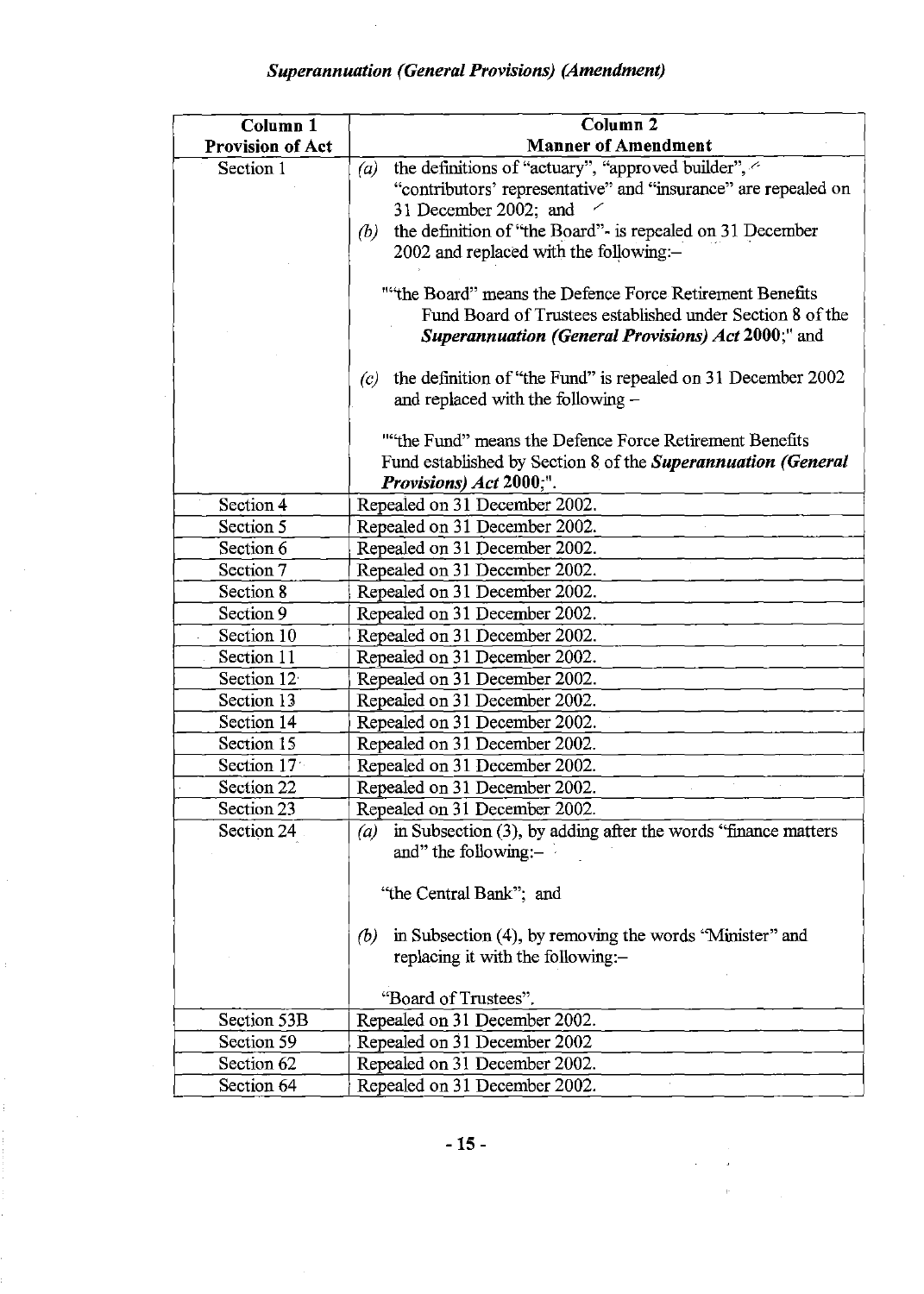# 31. AMENDMENTS TO THE *DEFENCE FORCE RETIREMENT BENEFITS REGULATION* (CHAPTER 76).<br>(1) The *Defence Force Retires*

(1) The *Defence Force Retirement Benefits Regulation* (Chapter 76) is amended by amending the provisions set in Column 1 of the following Table in the manner set out in Column 2 of the Table.

(2) Where the Table states that a provision will be repealed on a particular date, the Minister may, by notice in the National Gazette, specify an earlier date, and on that earlier date, the provision is repealed.".

| Column 1<br><b>Provision of Regulation</b> | Column <sub>2</sub><br><b>Manner of Amendment</b> |
|--------------------------------------------|---------------------------------------------------|
| Section 1                                  | Repealed on 31 December 2002.                     |
| Section 2                                  | Repealed on 31 December 2002.                     |

 $\frac{1}{\sqrt{2}}$ 

I hereby certify that the above is a fair print of the *Superannuation (General Provisions) (Amendment) Act* 2002 which has been made by the National Parliament.

*Clerk of the National Parliament.* 

I hereby certify that the *Superannuation (General Provisions) (Amendment) Act* 2002 was made by the National Parliament on 27 February 2002 by an absolute majority in accordance with the *Constitution.* 

*Speaker of the National Parliament.*